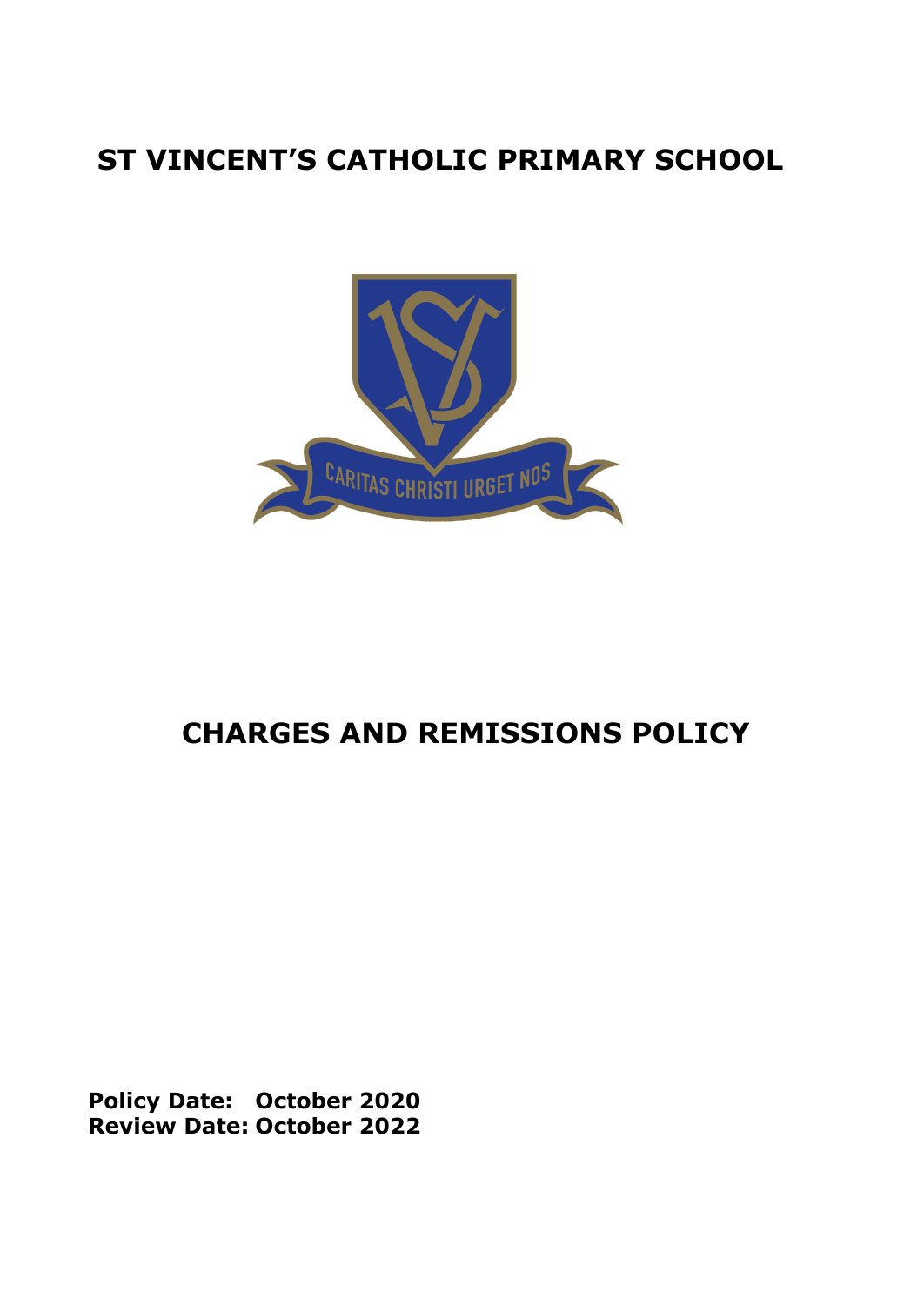#### **Mission Statement** *Caritas Christi Urget Nos*

# *The love of Christ urges us to care for each other and strive for excellence in everything we do.*

## **CHARGES & REMISSIONS POLICY**

#### **Introduction**

The Head Teacher and Governing Body recognises the value of providing a wide range of experiences to enrich and extend pupils' learning and to contribute to their personal development. The Head Teacher and Governing Body aims to promote and provide such experiences for the pupils of the school, both as part of a broad and balanced curriculum and as additional optional activities.

However, many of these activities have an associated cost and cannot be provided unless voluntary contributions are received or parents are charged for the cost. This policy has been written in accordance with guidance from the DfE on charging for school activities.

This policy will set out the circumstances in which charges will or will not be made for school activities and when charges may be waived in order to ensure that all pupils have an equal opportunity to benefit from school visits, curricular and extra-curricular activities.

The Governors wish to ensure that all children have access to all areas of the life of the school, regardless of the parents'/carers' ability to pay.

## **Activities**

In the event of activities organised by the school **during school hours**, parents may be expected to pay for the following: individual or group music tuition and the board and lodging element of all residential visits.

## **Charges will be made for:**

- Board and lodging on residential visits (a voluntary charge will be made for additional aspects of the trip)
- Music tuition on an individual or small group basis that is in addition to the National Curriculum.
- Material or ingredients for an art or cookery activity where parents have indicated in advance that they wish the finished product to be taken home or for the pupil to consume it in school.
- The costs of repair or replacement resulting from wilful damage or loss of school property by a pupil.
- Out of school Clubs and Activities
- School Meals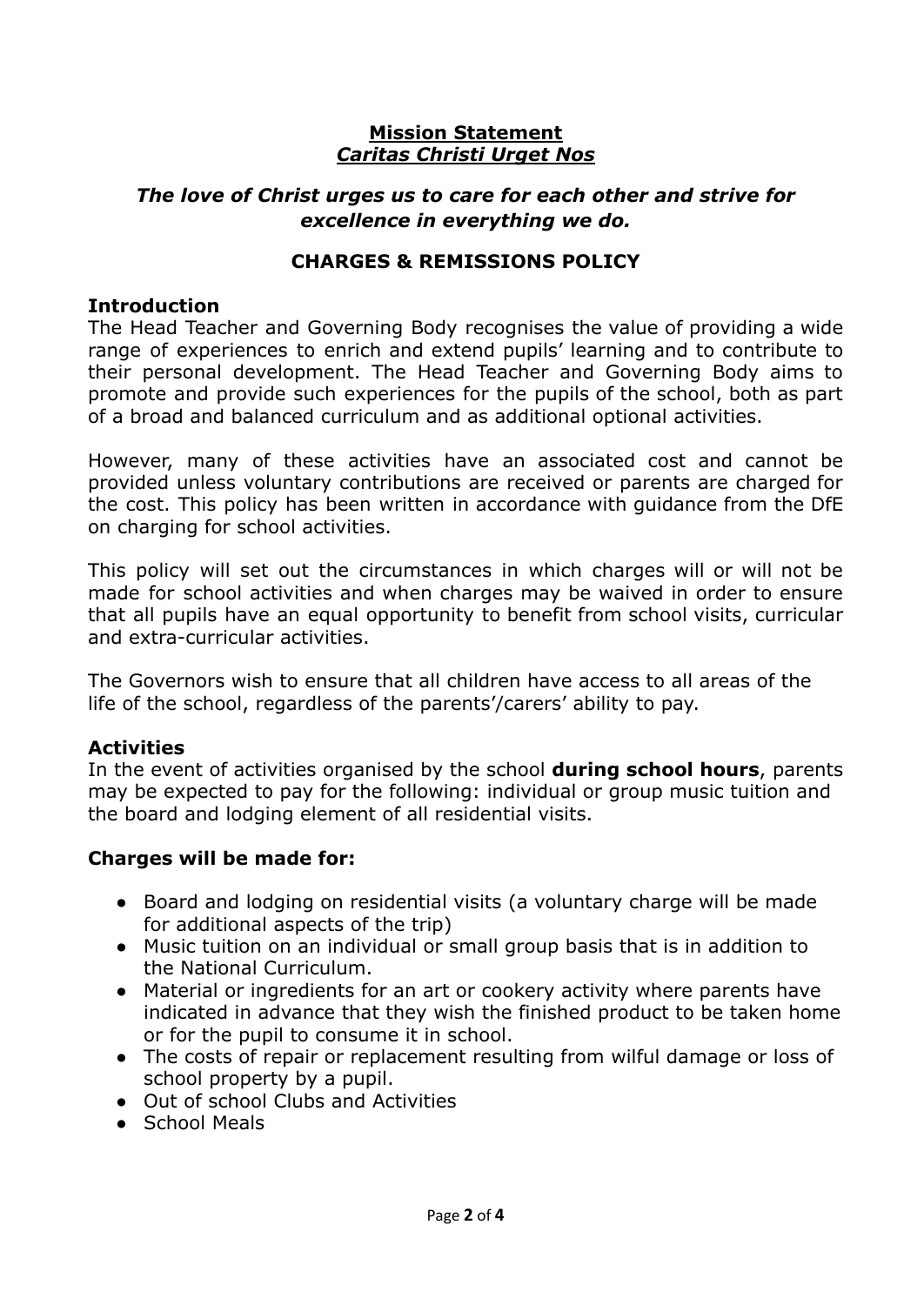Charges will be made for optional courses or activities, which fall **wholly or mainly outside** school hours (this does not include any activity that is required by the National Curriculum or to fulfil statutory duties relating to Religious Education). Charges made for such activities may include an element for:

- Pupils' travel costs
- Pupils' board and lodging costs
- Materials, books, instruments or other equipment
- Additional staffing costs incurred
- Entrance fees to museums, theatres etc
- Insurance costs

# **Voluntary Contributions**

The school may seek voluntary contributions for activities falling outside those described where charges may be made.

- Such contributions are voluntary
- Pupils will not be treated differently according to whether parents have made a contribution
- Activities may not take place if there is insufficient financial support.

# **Contributions will be requested for:**

- Costs of admission to museums, theatres, zoos, parks etc.
- Costs of travel for pupils.
- If sufficient voluntary contributions are not made, a proposed event will be cancelled unless the school is able to cover the shortfall.
- The following is a list of additional activities sometimes organised by the school, which require voluntary contributions from parents. These activities are known as 'optional extras'. The list is not exhaustive:
	- o sporting activities sometimes involving transport expenses;
	- o visits to the theatre;
	- o visiting authors, theatre, dance groups or workshops
	- o musical events
	- o visits to sites of interest linked to topic work

Parents / Carers will be given reasonable advanced notice of proposed visits / activities and the school will provide details of how each individual voluntary contribution amount has been determined.

ALL children are part of any trips planned regardless of whether or not their parents/carers can or will contribute. Where there is a residential element to a school trip (Year 6 trip) a charge will be made for board and lodgings and a voluntary contribution will be requested for additional aspects of the trip.